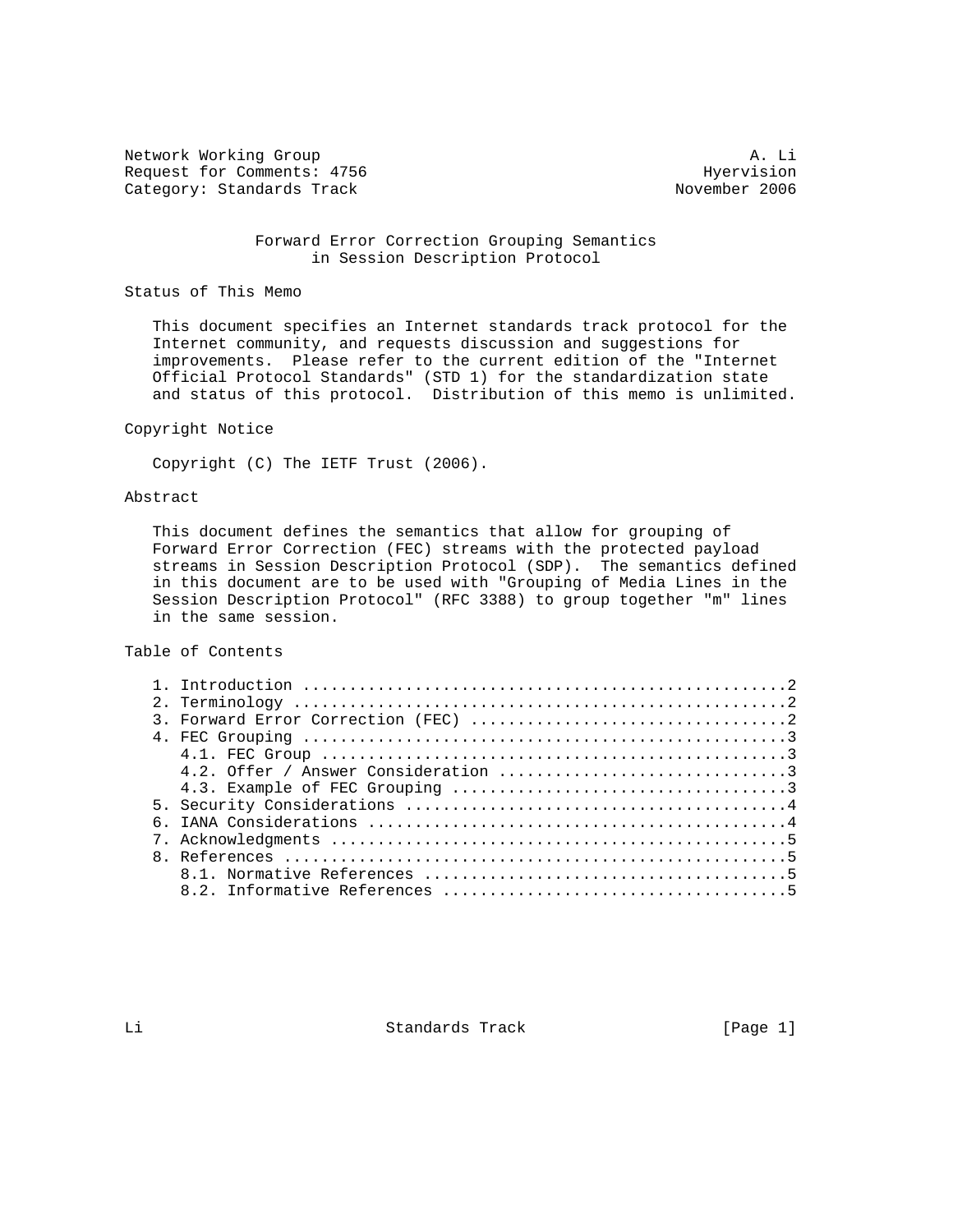### 1. Introduction

 The media lines in an SDP [3] session may be associated with each other in various ways. SDP itself does not provide methods to convey the relationships between the media lines. Such relationships are indicated by the extension to SDP as defined in "Grouping of Media Lines in the Session Description Protocol" (RFC 3388) [2]. RFC 3388 defines two types of semantics: Lip Synchronization and Flow Identification.

 Forward Error Correction (FEC) is a common technique to achieve robust communication in error-prone environments. In this document, we define the semantics that allows for grouping of FEC streams with the protected payload streams in SDP by further extending RFC 3388.

### 2. Terminology

 The key words "MUST", "MUST NOT", "REQUIRED", "SHALL", "SHALL NOT", "SHOULD, "SHOULD NOT", "RECOMMENDED", "MAY", and "OPTIONAL" in this document are to be interpreted as described in RFC 2119 [1].

3. Forward Error Correction (FEC)

 Forward Error Correction (FEC) is a common technique to achieve robust communication in error-prone environments. In FEC, communication uses a bandwidth that is more than payload to send redundantly coded payload information. The receivers can readily recover the original payload even when some communication is lost in the transmission. Compared to other error correction techniques (such as retransmission), FEC can achieve much lower transmission delay, and it does not have the problem of implosion from retransmission requests in various multicast scenarios.

 In general, the FEC data can be sent in two different ways: (1) multiplexed together with the original payload stream or (2) as a separate stream. It is thus necessary to define mechanisms to indicate the association relationship between the FEC data and the payload data they protect.

 When FEC data are multiplexed with the original payload stream, the association relationship may, for example, be indicated as specified in "An RTP Payload for Redundant Audio Data" (RFC 2198) [4]. The generic RTP payload format for FEC [5] uses that method.

 When FEC data are sent as a separate stream from the payload data, the association relationship can be indicated in various ways. This document on the FEC media line grouping specifies a mechanism for indicating such relationships.

Li Standards Track [Page 2]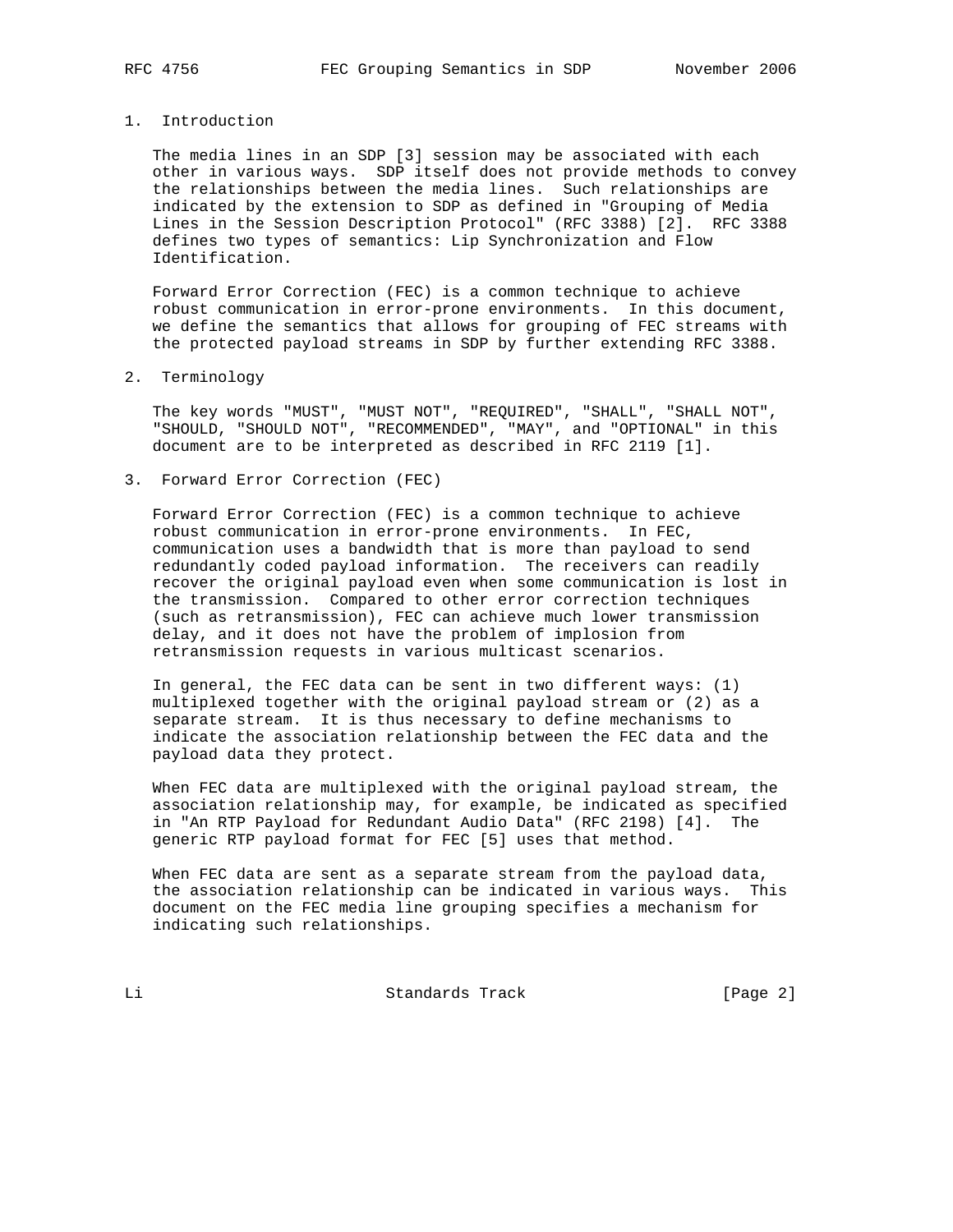### 4. FEC Grouping

### 4.1. FEC Group

 Each "a=group" line is used to indicate an association relationship between the FEC streams and the payload streams. The streams included in one "a=group" line are called a "FEC Group".

 Each FEC group MAY have one or more than one FEC stream, and one or more than one payload stream. For example, it is possible to have one payload stream protected by more than one FEC stream , or multiple payload streams sharing one FEC stream.

 Grouping streams in a FEC group only indicates the association relationship between streams. The detailed FEC protection scheme/parameters are conveyed through the mechanism of the particular FEC algorithm used. For example, the FEC grouping is used for generic RTP payload for FEC [5] to indicate the association relationship between the FEC stream and the payload stream. The detailed protection level and length information for the Unequal Loss Protection (ULP) algorithm is communicated in band within the FEC stream.

4.2. Offer / Answer Consideration

 The backward compatibility in offer / answer is generally handled as specified in RFC 3388 [2].

 Depending on the implementation, a node that does not understand FEC grouping (either does not understand line grouping at all, or just does not understand the FEC semantics) SHOULD respond to an offer containing FEC grouping either (1) with an answer that ignores the grouping attribute or (2) with a refusal to the request (e.g., 488 Not acceptable here or 606 Not acceptable in SIP).

 In the first case, the original sender of the offer MUST establish the connection without FEC. In the second case, if the sender of the offer still wishes to establish the session, it SHOULD re-try the request with an offer without FEC.

4.3. Example of FEC Grouping

 The following example shows a session description of a multicast conference. The first media stream (mid:1) contains the audio stream. The second media stream (mid:2) contains the Generic FEC [5] protection for the audio stream. These two streams form an FEC group. The relationship between the two streams is indicated by the "a=group:FEC 1 2" line. The FEC stream is sent to the same multicast

Li Standards Track [Page 3]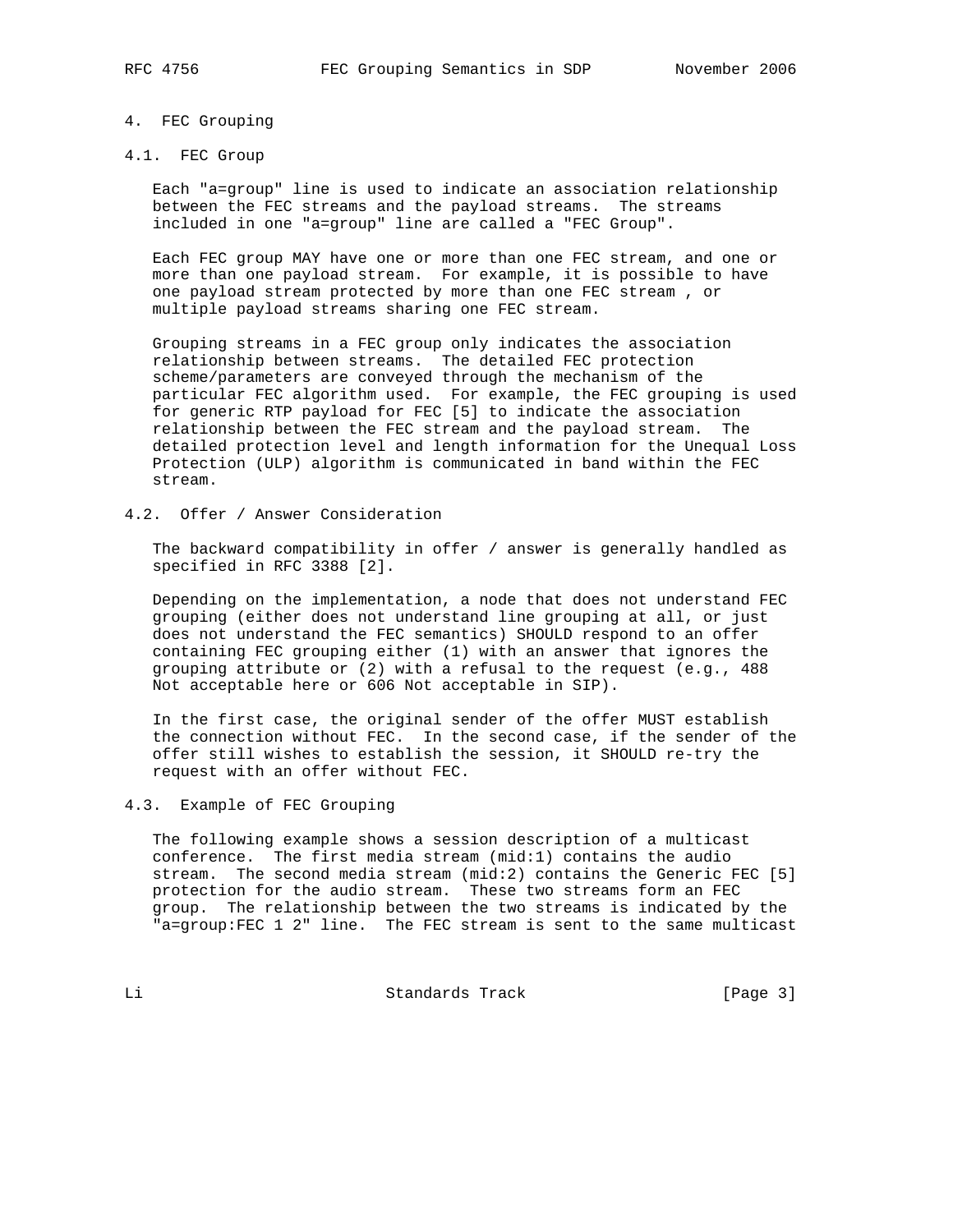group and has the same Time to Live (TTL) as the audio, but on a port number two higher. Likewise, the video stream (mid:3) and its Generic FEC protection stream (mid:4) form another FEC group. The relationship between the two streams is indicated by the "a=group:FEC 3 4" line. The FEC stream is sent to a different multicast address, but has the same port number (30004) as the payload video stream.

```
v=0 o=adam 289083124 289083124 IN IP4 host.example.com
 s=ULP FEC Seminar
t=0 0
 c=IN IP4 224.2.17.12/127
 a=group:FEC 1 2
 a=group:FEC 3 4
 m=audio 30000 RTP/AVP 0
 a=mid:1
 m=audio 30002 RTP/AVP 100
 a=rtpmap:100 ulpfec/8000
 a=mid:2
 m=video 30004 RTP/AVP 31
 a=mid:3
 m=video 30004 RTP/AVP 101
 c=IN IP4 224.2.17.13/127
 a=rtpmap:101 ulpfec/8000
a = mid:4
```
5. Security Considerations

 There is a weak threat for the receiver that the FEC grouping can be modified to indicate FEC relationships that do not exist. Such attacks may result in failure of FEC to protect, and/or mishandling of other media payload streams. It is recommended that the receiver SHOULD do integrity check on SDP and follow the security considerations of SDP [3] to only trust SDP from trusted sources.

6. IANA Considerations

 This document defines the semantics to be used with grouping of media lines in SDP as defined in RFC 3388. The semantics defined in this document are to be registered by the IANA when they are published in standards track RFCs.

 The following semantics have been registered by IANA in Semantics for the "group" SDP Attribute under SDP Parameters.

| Semantics                |     | Token Reference |
|--------------------------|-----|-----------------|
|                          |     |                 |
| Forward Error Correction | FEC | RFC 4756        |

Li Standards Track [Page 4]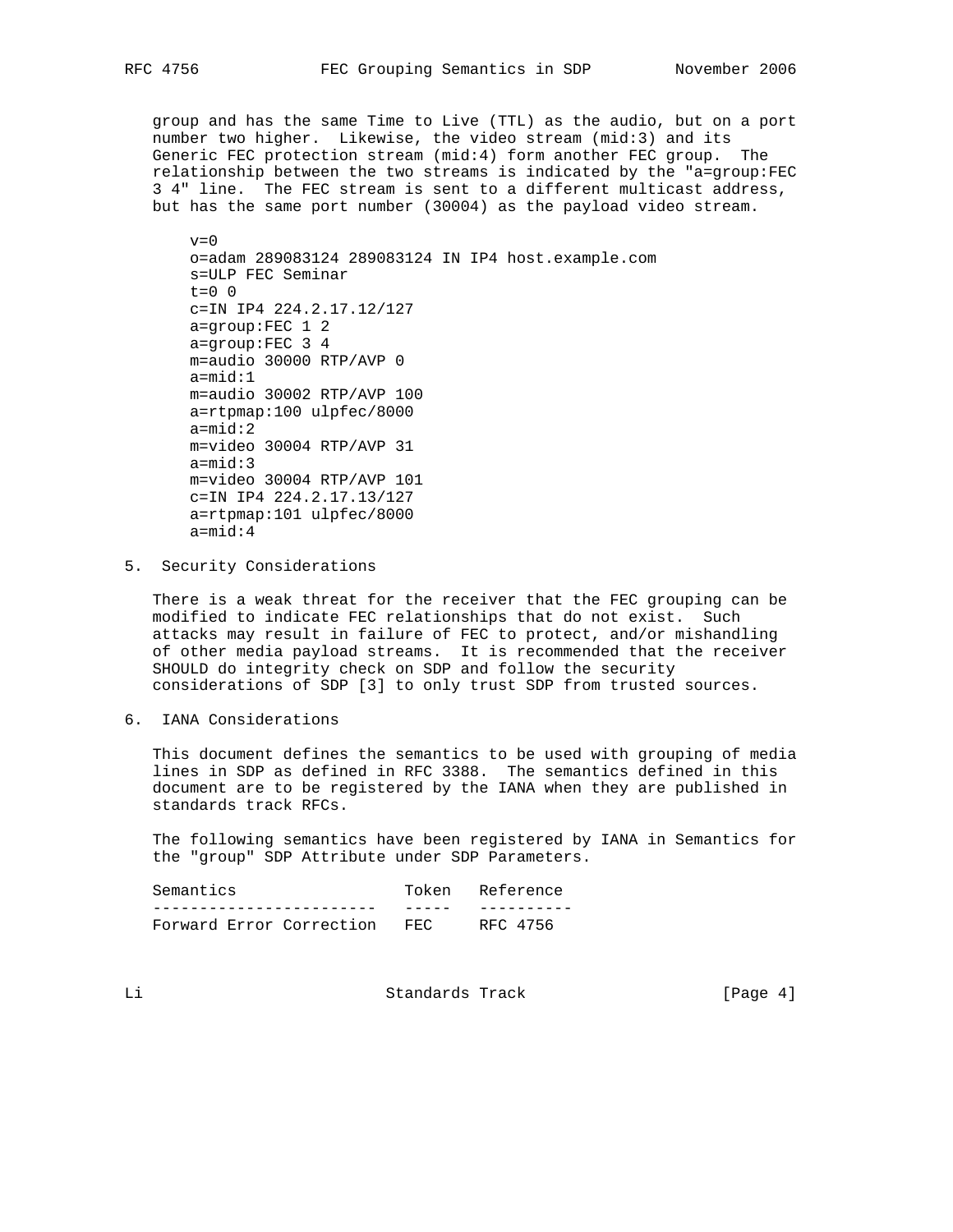7. Acknowledgments

 The author would like to thank Magnus Westerlund, Colin Perkins, Joerg Ott, and Cullen Jennings for their feedback on this document.

- 8. References
- 8.1. Normative References
	- [1] Bradner, S., "Key words for use in RFCs to Indicate Requirement Levels", BCP 14, RFC 2119, March 1997.
	- [2] Camarillo, G., Eriksson, G., Holler, J., and H. Schulzrinne, "Grouping of Media Lines in the Session Description Protocol (SDP)", RFC 3388, December 2002.
	- [3] Handley, M., Jacobson, V., and C. Perkins, "SDP: Session Description Protocol", RFC 4566, July 2006.

### 8.2. Informative References

- [4] Perkins, C., Kouvelas, I., Hodson, O., Hardman, V., Handley, M., Bolot, J., Vega-Garcia, A., and S. Fosse-Parisis, "RTP Payload for Redundant Audio Data", RFC 2198, September 1997.
- [5] Li, A., "An RFC Payload Format for Generic FEC", Work in Progress.

Author's Address

 Adam H. Li HyerVision 10194 Wateridge Circle #152 San Diego, CA 92121 U.S.A.

 Tel: +1 858 622 9038 EMail: adamli@hyervision.com

Li Standards Track [Page 5]